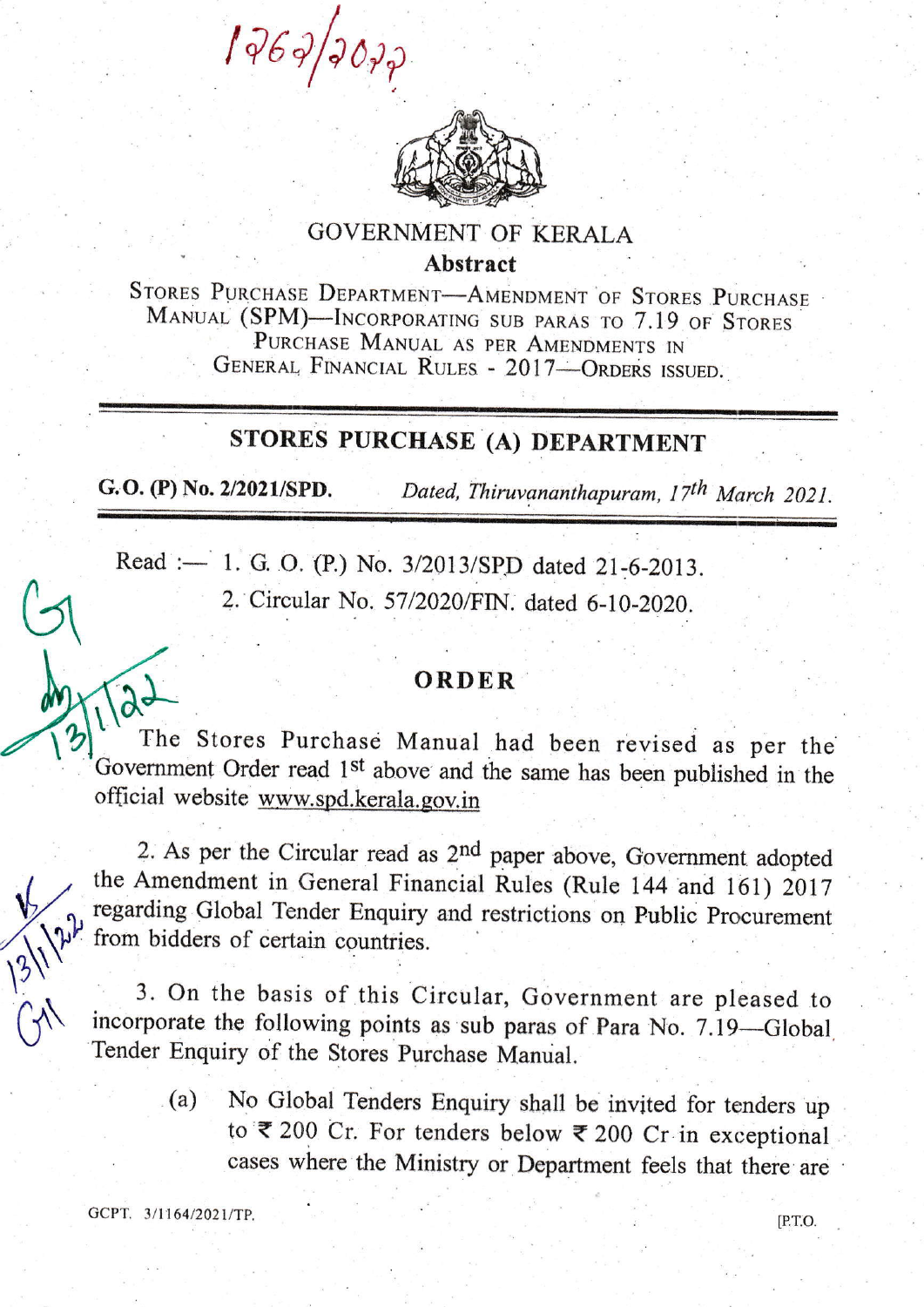special reasons for Global Tender Enquiry it may record its detailed justification and seek prior approval for relaxation to the above rule from the competent Authority specified by Department of Expenditure, Ministry bf Finance, Government of India. Further, restrictions on Global Tenders specified in revised General Financial Rule (2017) 161 (iv) will be . applicable on all procurements with imrnediate effect ie., for all tenders published in news papers or websites after t5-5-2020.

(b) Imposition of restrictions on bidders from countries which share a land border with India on grounds of defence of India or matters directly or indirectly related thereto including National security. Any bidder from such countries sharing a land border with India will be eligible to bid in any procurement of Goods and Turnkey Contract (subject to the provisions in para 18.3 of Stores Purchase Manual) only if the bidder is registered with the Competent Authority. For State Government procurement, the Competent Authority will be constituted by the State but.Political and Security clearence from Ministry of External and Home Affairs respectively wilt be necessary. Government have also exempted countries to which India extends lines of credit or provides assistance from prior registration.

4. The Stores Purchase Manual 2013 is amended to that extend.

By order of the Governor,

RAJESH KUMAR SINGH IAS, Additional Chief Secretary.